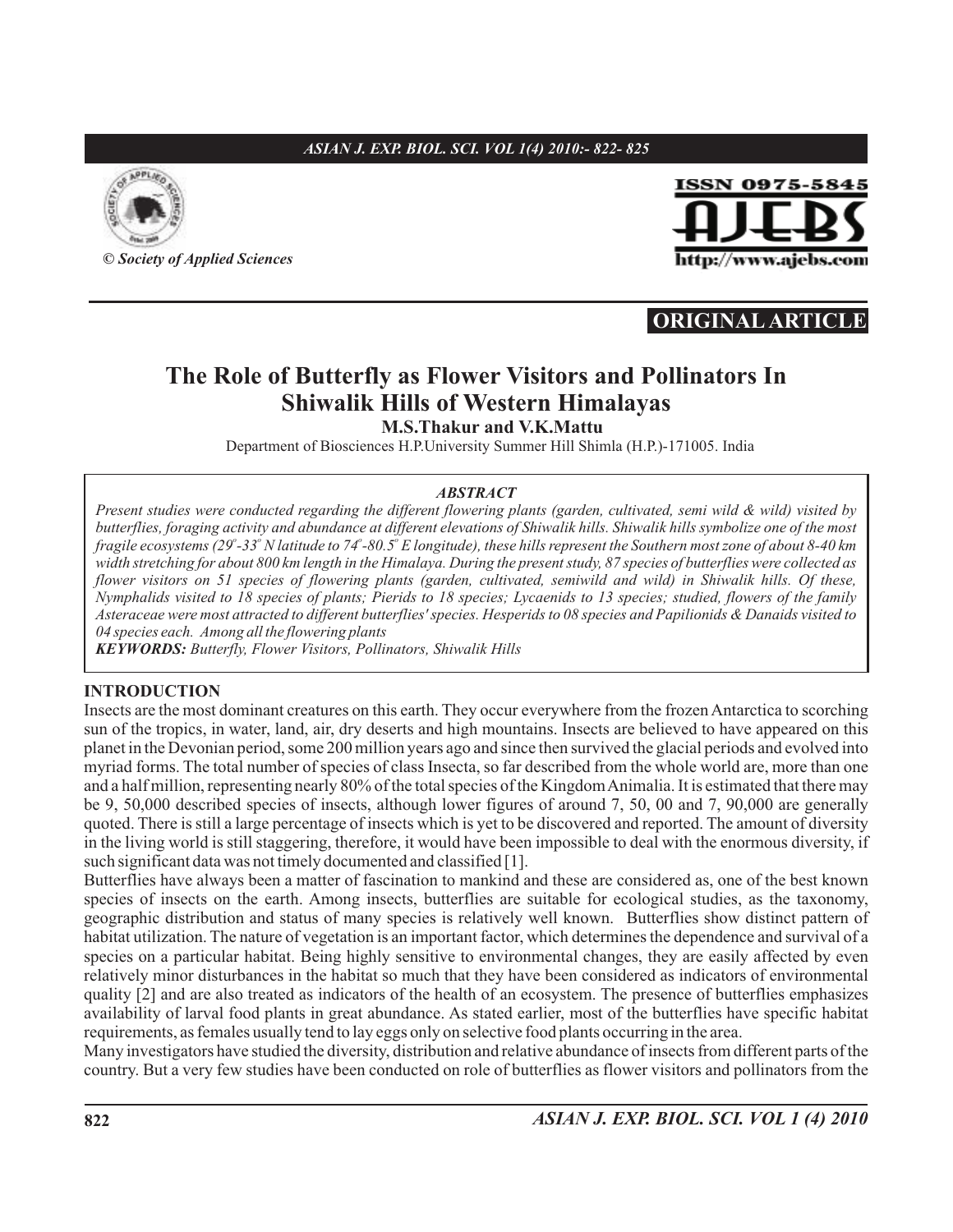**The Role of Butterfly as Flower Visitors and Pollinators In Shiwalik Hills.................................M.S. Thakur and V.K. Mattu**

Himalayan region. However, a little has been done to survey the insect or Rhopalocera fauna from the Shiwalik Hills and adjoining areas. Therefore present investigations were undertaken in order to study the role of butterflies as flower visitors and pollinators in Shiwalik Hills.

### **MATERIALSANDMETHOD**

Present studies were conducted regarding the different flowering plants (garden, cultivated, semi wild & wild) visited by butterflies, their foraging activity and abundance at different elevations of Shiwalik hills. Insect collections were made at regular weekly intervals in 59 localities of this area. Regular marked trails in 59 localities were transversed after regular intervals of fifteen days in the mornings and evenings. All butterflies sighted on different flowers of different plant species were collected and identified. Different plants species visited by butterflies during surveys were also collected and the herbarium was made on scientific lines. All the plant samples were identified and got authenticated at Forest Research Institute (F.R.I.) and Botanical Survey of India (B.S.I.) Dehradun.

### **RESULTSAND DISCUSSION**

Present studies were conducted regarding the different flowering plants (garden, cultivated, semi wild & wild) visited by butterflies, their foraging activity and abundance at different elevations of Shiwalik hills. Shiwalik hills symbolize one of the most fragile ecosystems. During the present study, 87 species of butterflies were collected as flower visitors on 51 species of flowering plants (garden, cultivated, semiwild and wild) in Shiwalik hills. Of these, Nymphalids visited to 18 species of plants; Pierids to 18 species; Lycaenids to 13 species; Hesperids to 08 species and Papilionids & Danaids visited to 04 species each. Among all the flowering plants studied, flowers of the family Asteraceae were most attracted to different butterfly's species (Table 1).

| <b>FAUNA</b>                          | <b>FLORA</b> |                     |                     |                  |                |
|---------------------------------------|--------------|---------------------|---------------------|------------------|----------------|
| <b>Species</b>                        | Family       | <b>Species</b>      | Family              | <b>Flower</b>    | <b>Remarks</b> |
| Papilio polytes romulus Cramer        | Papilionidae | Cirsium wallichil   | Asteraceae          | White            | Wild           |
| Papilio demoleus demoleus Linn.       | Papilionidae | Citrus spp.         | Rutaceae            | White            | Cultivated     |
|                                       |              | Murraya koenigii    | Rutaceae            | White            | Wild           |
|                                       |              | Raphanus sp.        | <b>Brassicaceae</b> | White/Yellow     | Cultivated     |
| Graphium sarpedon luctatius Fruhst.   | Papilionidae | Cirsium wallichil   | Asteraceae          | White            | Wild           |
| Pathysa nomius (Esper)                | Papilionidae | Brassica spp.       | <b>Brassicaceae</b> | White/Yellow     | Cultivated     |
| Leptosia nina (Fabricious)            | Pieridae     | Capparis sp.        | Capparidaceae       | White/yellow     | Wild           |
| Delias eucharis (Drury)               | Pieridae     | Brassica campestris | <b>Brassicaceae</b> | Yellow           | Cultivated     |
| Cepora nerissa phryne (Fabr.)         | Pieridae     | Lantana camara      | Verbenaceae         | Yellow           | Semiwild       |
| Pontia daplidice moorei (Rober)       | Pieridae     | Ancardium sp.       |                     | Pink Yellow      | Cultivated     |
|                                       |              | Coriander aestivum  | Apiaceae            | Yellow           | Cultivated     |
|                                       |              | Brassica oleraceae  | <b>Brassicaceae</b> | White            | Cultivated     |
| Belenois aurota aurtota (Fabr.)       | Pieridae     | Lantana camara      | Verbenaceae         | Yellow           | Semiwild       |
| Appias libythea (Fabr.)               | Pieridae     | Capparis sp.        | Capparidaceae       | White/yellow     | Wild           |
| Pieris canidia indica Evans           | Pieridae     | Lantana camara      | Verbenaceae         | Yellow           | Semiwild       |
|                                       |              | Althea rosa         | Malvaceae           | Pink, Red, white | Ornamental     |
| Pieris brassicae nepalensis Doubleday | Pieridae     | Lantana camara      | Verbenaceae         | Yellow           | Semiwild       |
|                                       |              | Brassica oleracea   | <b>Brassicaceae</b> | White            | Cultivated     |
|                                       |              | Brassica campestris | <b>Brassicaceae</b> | Yellow           | Cultivated     |
| Ixias marianne (Cramer)               | Pieridae     | Lantana camara      | Verbenaceae         | Yellow           | Semiwild       |
|                                       |              | Tridax procumbens   | Asteraceae          | White            | Ornamental     |
| Ixias pyrene kausala (Moore)          | Pieridae     | Lantana camara      | Verbenaceae         | Yellow           | Semiwild       |
|                                       |              | Tridax procumbens   | Asteraceae          | White            | Ornamental     |
| Catopsilia crocale Cramer             | Pieridae     | Lantana camara      | Verbenaceae         | Yellow           | Semiwild       |
|                                       |              | Althea rosea        | Malvaceae           | Pink, Red, white | Ornamental     |
| Catopsilia pyranthe (Linn.)           | Pieridae     | Luffa acutaangula   | Cucurbitaceae       | Yellow           | Cultivared     |
| Terias laeta laeta (Boisduval)        | Pieridae     | Cassia fistula      | Fabaceae            | Yellow           | Wild           |
| Terias hecabe fimbriata (Wallace)     | Pieridae     | Glarida sp.         | Asteraceae          | Yellow           | Ornamental     |

**Table 6 List of Flower Visiting Butterflies of Shiwalik Hills**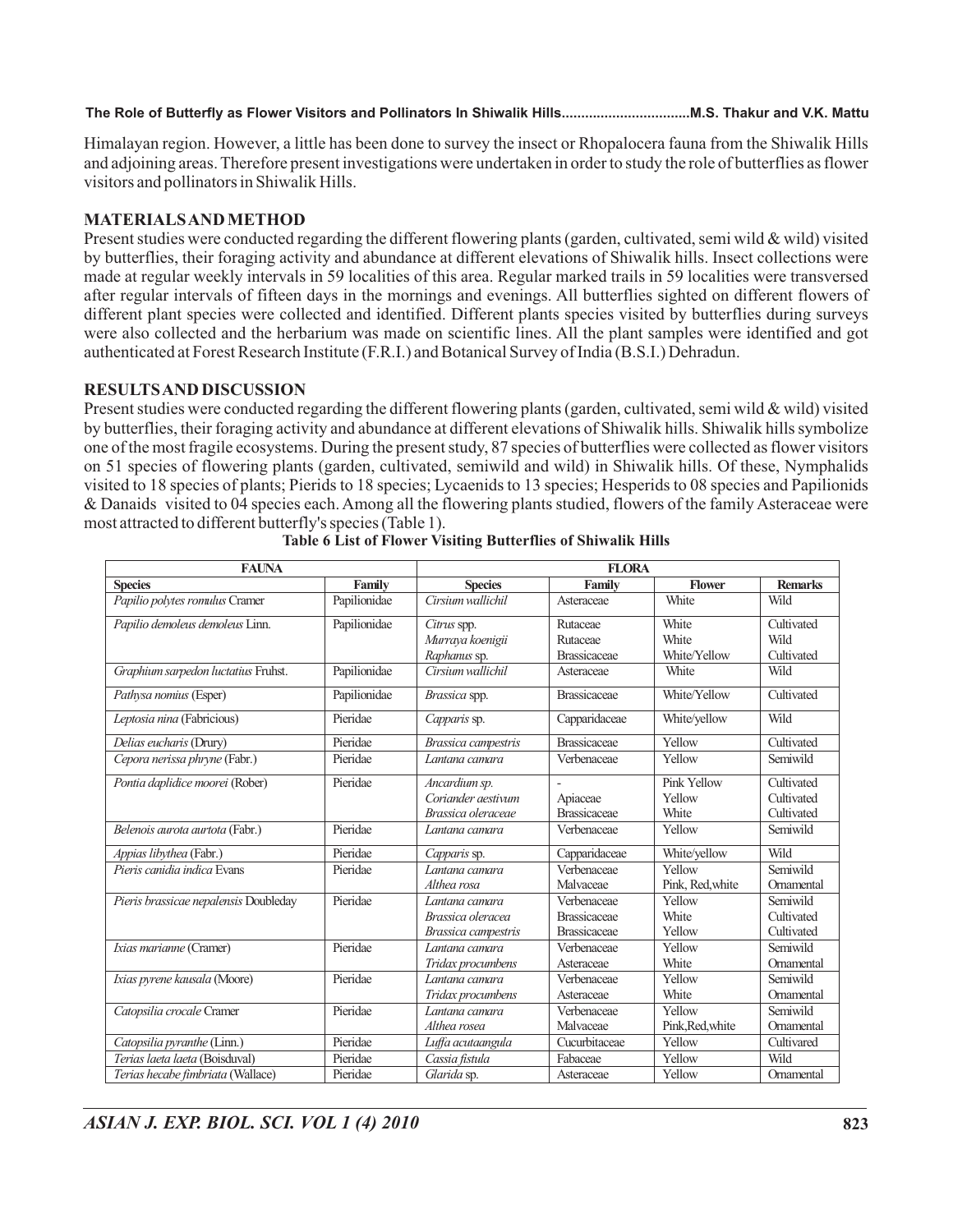## **The Role of Butterfly as Flower Visitors and Pollinators In Shiwalik Hills.................................M.S. Thakur and V.K. Mattu**

| Colias erate erate (Esper)           | Pieridae    | Taraxacum officinale | Asteraceae               | Yellow                   | Wild           |
|--------------------------------------|-------------|----------------------|--------------------------|--------------------------|----------------|
| Colias electo fieldi Menetries       | Pieridae    | Senecio nudicaulis   | Asteraceae               | Yellow                   | Wild           |
|                                      |             | Taraxacum officinale | Asteraceae               | Yellow                   | Wild           |
|                                      |             | Trifolium repens     | Fabaceae                 | White/Pink               | Wild           |
|                                      |             | Anthemis cotula      | Asteraceae               | White                    | Wild           |
|                                      |             | Geranium sp.         | Rananculaceae            | Violet                   | Wild           |
| Parantica aglea melanoides Moore     | Danaidae    | Tylophora carnosa    | Asclepiadaceae           | $\overline{\phantom{m}}$ | Wild           |
| Tirumala limniace leopardus (Butler) | Danaidae    | Asclepias sp.        | Asclepiadaceae           | Yellow                   | Wild           |
| Danaus genutia Cramer                | Danaidae    | Crotolaria sp.       |                          | Yellow                   | Wild           |
|                                      |             | Tridax procumbens    | Asteraceae               | White                    | Ornamental     |
| Danaus chrysippus chrysippus (Linn.) | Danaidae    | Crotolaria sp.       |                          | Yellow                   | Wild           |
|                                      |             | Tridax procumbens    | Asteraceae               | White                    | Ornamental     |
| Euploea core core (Cramer)           | Danaidae    | Crotolaria sp.       |                          | Yellow                   | Wild           |
|                                      |             | Tridax procumbens    | Asteraceae               | White                    | Ornamental     |
| Mycalesis mineus mineus (Linn.)      | Satyridae   | Grasses              | Poaceae                  | Greyish-brown            | Wild           |
| Lethe rohria rohria (Fabr.)          | Satyridae   | Lantana camara       | Verbenaceae              | Yellow                   | Wild           |
|                                      |             |                      |                          |                          | Wild           |
| Ypthima inica Hewitson               | Satyridae   | Grasses              | Poaceae                  | Greyish-brown            |                |
| Ypthima nareda nareda (Kollar)       | Satyridae   | Grasses              | Poaceae                  | Grevish-brown            | Wild           |
| Ypthima asterope mahratta Moore      | Satyridae   | Grasses              | Poaceae                  | Grevish-brown            | Wild           |
| Ypthima ceylonica hubneri Kirby      | Satyridae   | Althea sp.           | Malvaceae                | Red                      | Ornamental     |
| Ypthima baldus Fabr                  | Satyridae   | Grasses              | Poaceae                  | Greyish-brown            | Wild           |
| Ypthima sakra nikaea Moore           | Satyridae   | Orvza sp             | Poaceae                  | Creamish                 | Cultivated     |
|                                      |             | Sorghum vulgare      | Poaceae                  | Creamish                 | Cultivated     |
| Melanitis leda ismene (Cramer)       | Satyridae   | Oryza sp             | Poaceae                  | Creamish                 | Cultivated     |
|                                      |             | Sorghum vulgare      | Poaceae                  | Creamish                 | Cultivated     |
| Charaxes solon (Fabr.)               | Nymphalidae | Tamarindus sp.       | Fabaceae                 | Violet                   | $\overline{a}$ |
| Athyma perius (Linn.)                | Nymphalidae | Glochidon sp.        | $\overline{a}$           | $\overline{\phantom{a}}$ | Wild           |
|                                      |             | Phyllanthus sp.      |                          |                          | Wild           |
| Neptis mahendra Moore                | Nymphalidae | Lantana camara       | Verbenaceae              | Yellow                   | Wild           |
| Neptis hylas astola (Moore)          | Nymphalidae | Lantana camara       | Verbenaceae              | Yellow                   | Wild           |
|                                      |             | Vigna catjang        | Fabaceae                 | $\overline{\phantom{a}}$ | Semiwild       |
| Hypolimnas bolina (Linn.)            | Nymphalidae | Elatostemma sp.      | Urtiaceae                | $\frac{1}{2}$            | Wild           |
| Hypolimnas misippus (Linn.)          | Nymphalidae | Hibiscus sp.         | Malvaceae                | Red                      | Cultivated     |
|                                      |             |                      |                          |                          |                |
| Junonia hierta (Fabr.)               | Nymphalidae | Tagetes erecta       | Asteraceae               | Yellow                   | Semiwild       |
| Junonia orithyia (Linn.)             | Nymphalidae | Tagetes erecta       | Asteraceae               | Yellow                   | Ornamental     |
|                                      |             | Lantana camara       | Verbenaceae              | Yellow                   | Semiwild       |
|                                      |             | Tridax procumbens    | Asteraceae               | White                    | Wild           |
|                                      |             | Cirsium wallichil    | Asteraceae               | Dull White               | Wild           |
| Junonia lemonias (Linn.)             | Nymphalidae | Tagetes erecta       | Asteraceae               | Yellow                   | Ornamental     |
|                                      |             | Lantana camara       | Verbenaceae              | Yellow                   | Semiwild       |
| Junonia almana (Linn.)               | Nymphalidae | Tagetes erecta       | Asteraceae               | Yellow                   | Ornamental     |
|                                      |             | Lantana camara       | Verbenaceae              | Yellow                   | Semiwild       |
| Junonia atlites (Johanssen)          | Nymphalidae | Tagetes erecta       | Asteraceae               | Yellow                   | Ornamental     |
|                                      |             | Lantana camara       | Verbenaceae              | Yellow                   | Semiwild       |
|                                      |             | Hydrophila spinosa   |                          |                          |                |
| Precis iphita (Cramer)               | Nymphalidae | Lantana camara       | Verbenaceae              | Yellow                   | Semiwild       |
|                                      |             | Cirsium wallichil    | Asteraceae               | Dull White               | Wild           |
| Cynthia cardui (Linn.)               | Nymphalidae | Senecio nudicaulis   | Asteraceae               | Yellow                   | Wild           |
|                                      |             | Taraxacum officinale | Asteraceae               | Yellow                   | Wild           |
|                                      |             | Trifolium repens     | Leguminosae              | Dull White/Pink          | Wild           |
|                                      |             | Anthemis cotula      | Asteraceae               | White                    | Wild           |
|                                      |             |                      |                          |                          |                |
| Symbrenthia hippoclus (Cramer)       | Nymphalidae | Buddelia blossoms    | $\overline{\phantom{a}}$ | $\overline{\phantom{a}}$ | $\frac{1}{2}$  |
| Phalanta phalantha (Drury            | Nymphalidae | Lantana camara       | Verbenaceae              | Yellow                   | Semiwild       |
|                                      |             | Duranta repens       | $\overline{a}$           |                          |                |
|                                      |             | <b>Thistles</b>      |                          |                          |                |
| Ariadne merione (Cramer)             | Nymphalidae | Ricinus communis     | Euphorbiaceae            | Yellow                   | Wild           |
| Acraea violae (Fabr.)                | Acraeidae   | Hibiscus cannabinus  | Malvaceae                | Red                      | Wild           |
| Libythea myrrha Godart               | Erycinidae  | Celtis tetrandra     | Urticaea                 | $\overline{\phantom{a}}$ | Wild           |
|                                      |             |                      | Urticaceae               | $\overline{a}$           |                |
| Dodona durga (Kollar)                | Riodinidae  | Sonchus oleracea     | Asteraceae               | Yellow                   | Wild           |
|                                      |             | Taraxum officinale   | Asteraceae               | Yellow                   | Wild           |
| Castalius rosimon (Fabr.)            | Lycaenidae  | Zizyphus spp.        | Rhamnaceae               | No Flower                | Wild           |
| Tarucus nara (Kollar)                | Lycaenidae  | Tridax procumbens    | Asteraceae               | white                    | Ornamental     |
| Syntarucus plinius (Fabr.)           | Lycaenidae  | Tridax procumbens    | Asteraceae               | white                    | Ornamental     |
| Chilades laius (Cramer)              | Lycaenidae  | Citrus               | Rutaceae                 | White                    | Cultavated     |
|                                      |             |                      |                          |                          |                |
| Freyeria putli (Kollar)              | Lycaenidae  | Tridax procumbens    | Asteraceae               | white                    | Ornamental     |

**824** *ASIAN J. EXP. BIOL. SCI. VOL 1 (4) 2010*